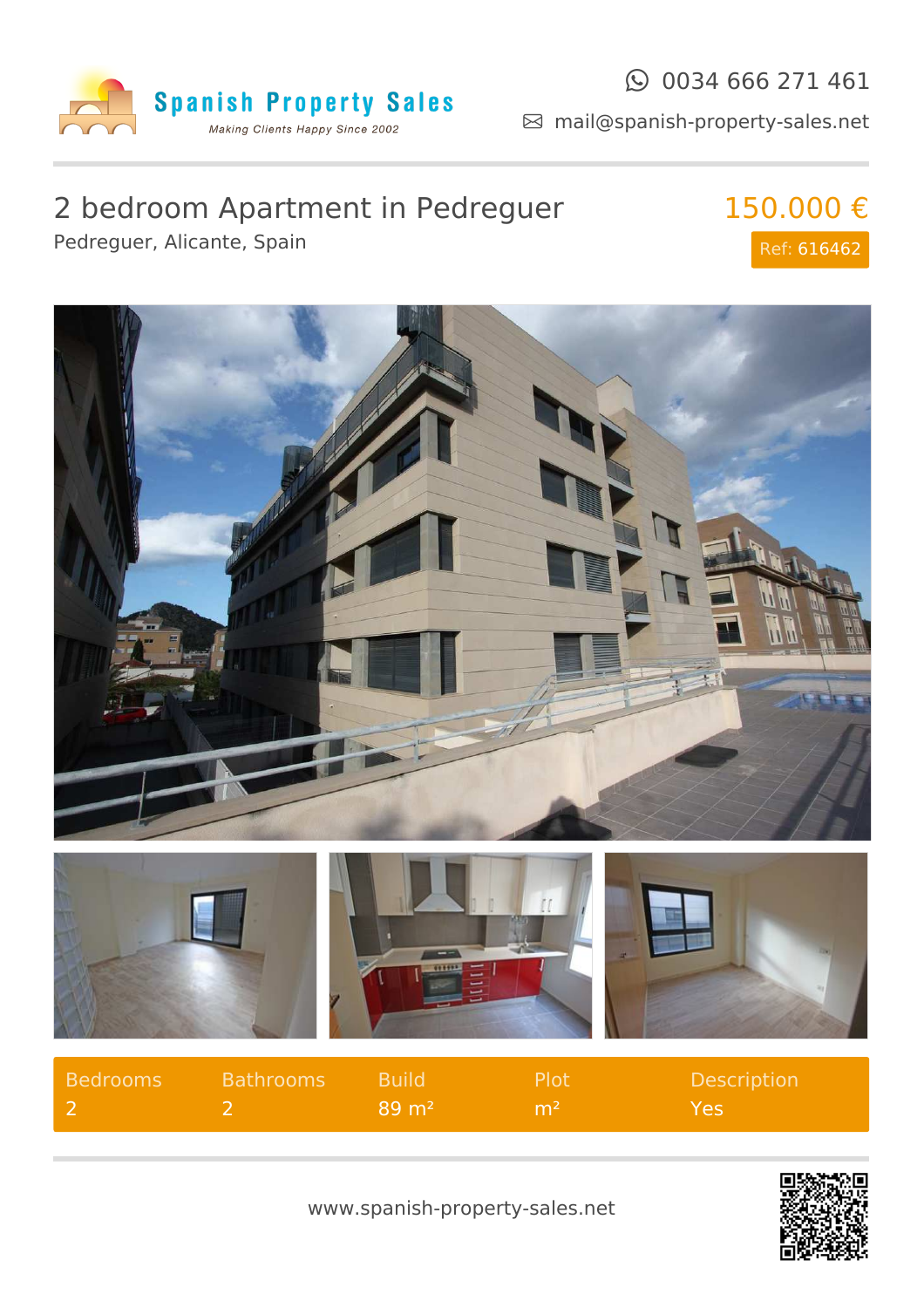

mail@spanish-property-sales.net

## 2 bedroom Apartment in Pedreguer

Pedreguer, Alicante, Spain



## Description

New penthouse for sale in Pedreguer. The building where is situated has elevator. It is distributed in a living-dining room, a kitchen, a bathroom, two bedrooms with fitted wardrobes, and one of them with bathroom en suite. Access by outside staircase to a privative terrace of 40 sq meters. Also has some extras such as pre-installationof air conditioning, Satelite TV and electric shutters. The building has community areas such as a gym, a heated swmimming pool and an outdoor piscean. The price includes a parking place and 15sq meters storage room. Pedreguer is a typical Spanish village with its bars and restaurants. All the services are nearby, such as for example the supermarket is at just 5 minutes walking distance. In Ondara is the largest mall in the area, which is at 5 minutes away, as well as the motorway to Valencia (1 h) and Alicante (1 h).